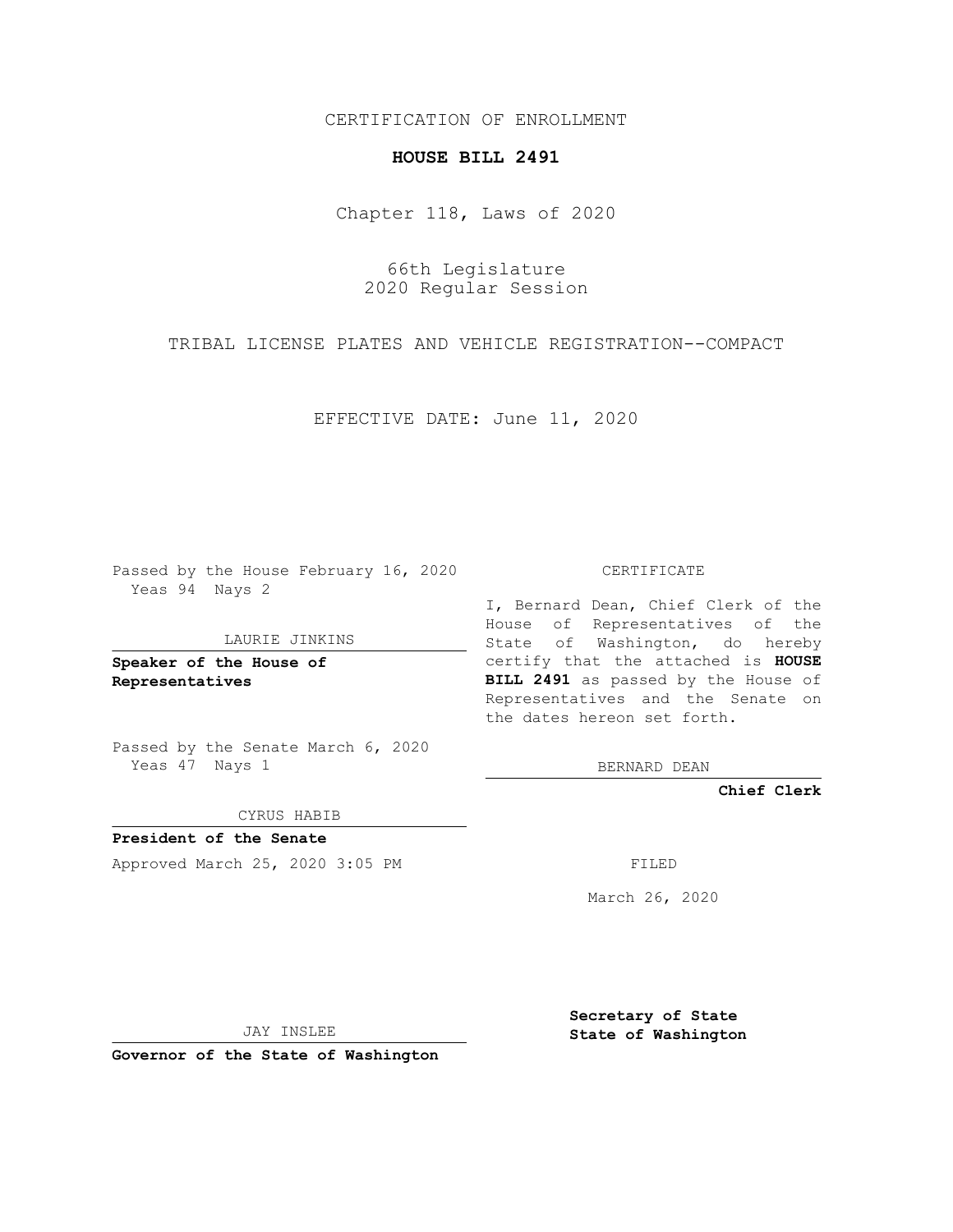## **HOUSE BILL 2491**

Passed Legislature - 2020 Regular Session

**State of Washington 66th Legislature 2020 Regular Session**

**By** Representatives Ramos, Barkis, Leavitt, Valdez, Callan, and Lekanoff; by request of Department of Licensing

Read first time 01/15/20. Referred to Committee on Transportation.

 AN ACT Relating to authorizing the governor to enter into compacts with federally recognized Indian tribes principally located within Washington state for the issuance of tribal license plates and vehicle registration; and adding a new section to chapter 46.16A RCW.

BE IT ENACTED BY THE LEGISLATURE OF THE STATE OF WASHINGTON:

 NEW SECTION. **Sec. 1.** A new section is added to chapter 46.16A 7 RCW to read as follows:

 (1) The governor may enter into compacts with federally recognized Indian tribes principally located within this state concerning the licensing and registration of tribal government and tribal member-owned vehicles with tribal license plates issued by the 12 department.

 (2) Each compact entered into under this section must contain the 14 following provisions:

 (a) The design of a tribal license plate shall be determined by the compacting tribe, except that the design must be readable by toll collection facilities and configured in a manner allowing for electronic distribution through state and national law enforcement 19 databases;

 (b) Tribal license plate recipients must pay all applicable taxes, fees, and vehicle tolls, except that the compacting tribe may